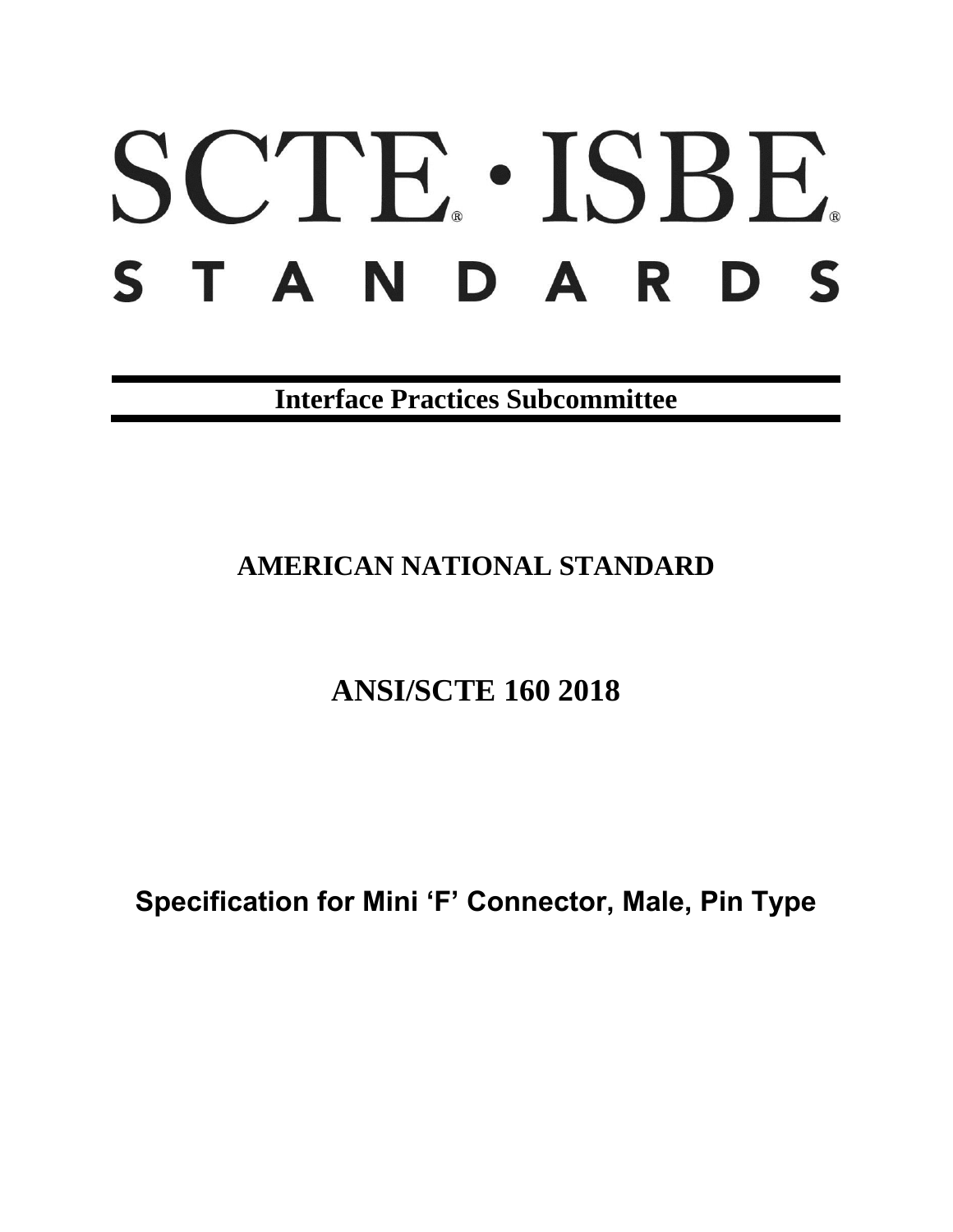## **NOTICE**

<span id="page-1-0"></span>The Society of Cable Telecommunications Engineers (SCTE) Standards and Operational Practices (hereafter called "documents") are intended to serve the public interest by providing specifications, test methods and procedures that promote uniformity of product, interchangeability, best practices and ultimately the long term reliability of broadband communications facilities. These documents shall not in any way preclude any member or non-member of SCTE from manufacturing or selling products not conforming to such documents, nor shall the existence of such standards preclude their voluntary use by those other than SCTE members.

SCTE assumes no obligations or liability whatsoever to any party who may adopt the documents. Such adopting party assumes all risks associated with adoption of these documents, and accepts full responsibility for any damage and/or claims arising from the adoption of such documents.

Attention is called to the possibility that implementation of this document may require the use of subject matter covered by patent rights. By publication of this document, no position is taken with respect to the existence or validity of any patent rights in connection therewith. SCTE shall not be responsible for identifying patents for which a license may be required or for conducting inquiries into the legal validity or scope of those patents that are brought to its attention.

Patent holders who believe that they hold patents which are essential to the implementation of this document have been requested to provide information about those patents and any related licensing terms and conditions. Any such declarations made before or after publication of this document are available on the SCTE web site at [http://www.scte.org.](http://www.scte.org/)

All Rights Reserved

© Society of Cable Telecommunications Engineers, Inc. 2018 140 Philips Road Exton, PA 19341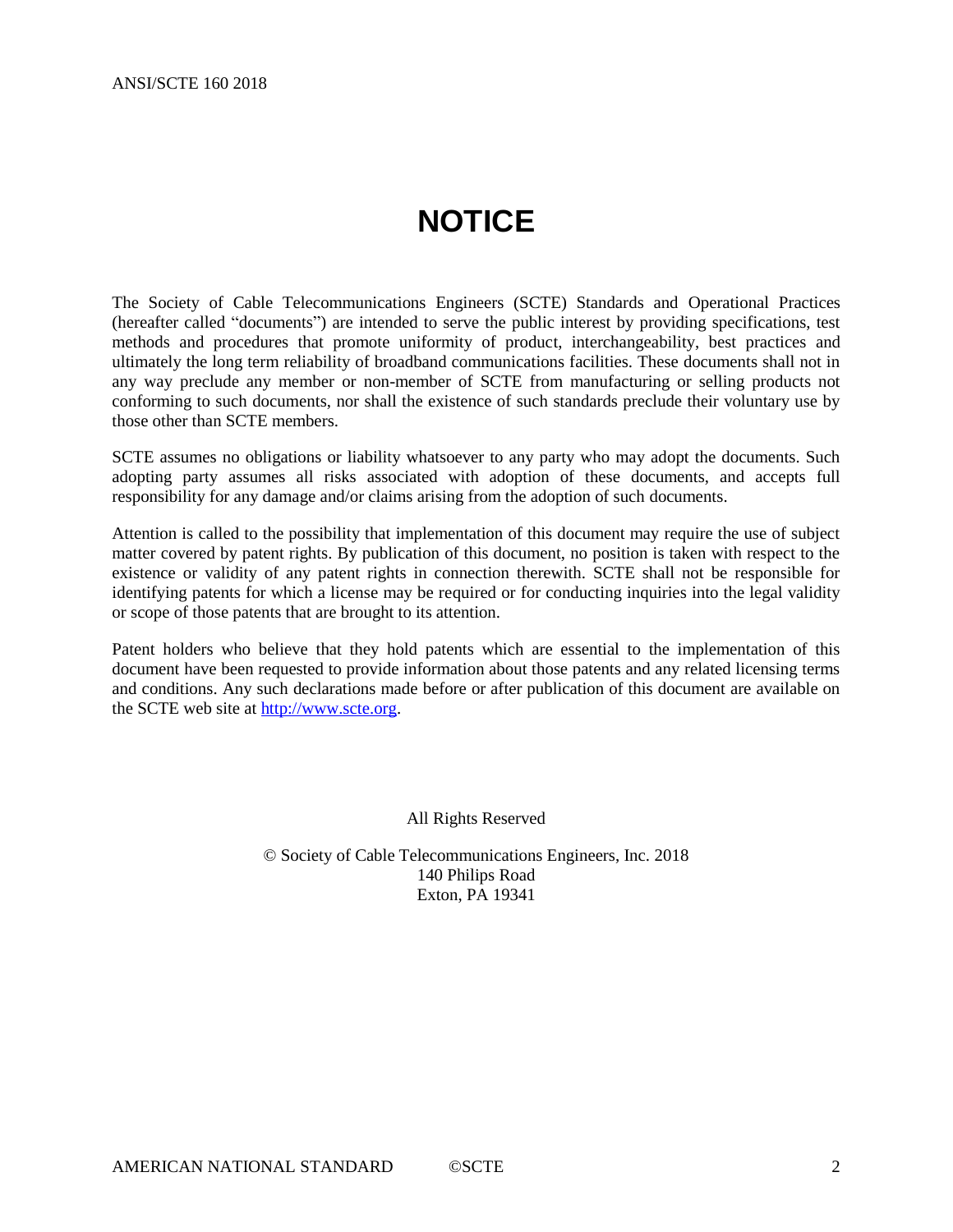<span id="page-2-0"></span>

| Title          |      |                                                                                                                                                                                                                                     | <b>Page Number</b>    |
|----------------|------|-------------------------------------------------------------------------------------------------------------------------------------------------------------------------------------------------------------------------------------|-----------------------|
| <b>NOTICE</b>  |      |                                                                                                                                                                                                                                     |                       |
|                |      | Table of Contents <b>contents</b> and the content of the content of the content of the content of the content of the content of the content of the content of the content of the content of the content of the content of the conte | 3                     |
|                |      |                                                                                                                                                                                                                                     |                       |
|                | 1.1. |                                                                                                                                                                                                                                     |                       |
|                | 1.2. | Scope                                                                                                                                                                                                                               |                       |
|                | 1.3. | <b>Benefits</b>                                                                                                                                                                                                                     |                       |
|                | 1.4  |                                                                                                                                                                                                                                     |                       |
|                | 1.5. |                                                                                                                                                                                                                                     |                       |
| 2.             |      | <b>Normative References</b>                                                                                                                                                                                                         | $\boldsymbol{\Delta}$ |
|                | 2.1. |                                                                                                                                                                                                                                     | $\boldsymbol{\Delta}$ |
|                | 2.2. |                                                                                                                                                                                                                                     |                       |
|                | 2.3. |                                                                                                                                                                                                                                     |                       |
| 3.             |      |                                                                                                                                                                                                                                     |                       |
|                | 31   |                                                                                                                                                                                                                                     |                       |
|                | 3.2. |                                                                                                                                                                                                                                     |                       |
|                | 3.3. |                                                                                                                                                                                                                                     |                       |
| 4.             |      |                                                                                                                                                                                                                                     | 6                     |
| 5 <sub>1</sub> |      |                                                                                                                                                                                                                                     |                       |
|                | 5.1. |                                                                                                                                                                                                                                     |                       |
|                | 5.2. | Definitions<br><u> 1999 - Jan James James James James James James James James James James James James James James James James J</u>                                                                                                 | 6                     |
| 6.             |      |                                                                                                                                                                                                                                     | $\overline{7}$        |
|                | 6.1. |                                                                                                                                                                                                                                     | $\overline{7}$        |
|                | 6.2. |                                                                                                                                                                                                                                     | $\overline{7}$        |
|                | 6.3. |                                                                                                                                                                                                                                     | $\overline{7}$        |
|                | 6.4. |                                                                                                                                                                                                                                     | 7                     |
|                | 6.5. |                                                                                                                                                                                                                                     | $\overline{7}$        |
| 7 <sub>1</sub> |      |                                                                                                                                                                                                                                     | $\overline{7}$        |
|                | 7.1. |                                                                                                                                                                                                                                     | $\overline{7}$        |
|                | 7.2. | <b>Mechanical Strength</b><br><u> 2000 - Jan Berlin Berlin Berlin Berlin Berlin Berlin Berlin Berlin Berlin Berlin Berlin Berlin Berlin Berlin B</u>                                                                                | 9                     |
|                |      |                                                                                                                                                                                                                                     |                       |
|                |      |                                                                                                                                                                                                                                     | 9                     |

## **Table of Contents**

## **List of Figures**

| <b>Title</b>                                               | <b>Page Number</b> |
|------------------------------------------------------------|--------------------|
| Figure 1 - Recommended Male "F" Pin Type Connector Drawing |                    |

## **List of Tables**

| <b>Title</b>                                                    | <b>Page Number</b> |
|-----------------------------------------------------------------|--------------------|
| Table 1 - Recommended Male "F" Pin Type Return Loss Performance |                    |
| Table 2 - Recommended Male "F" Pin Type Connector Dimensions    |                    |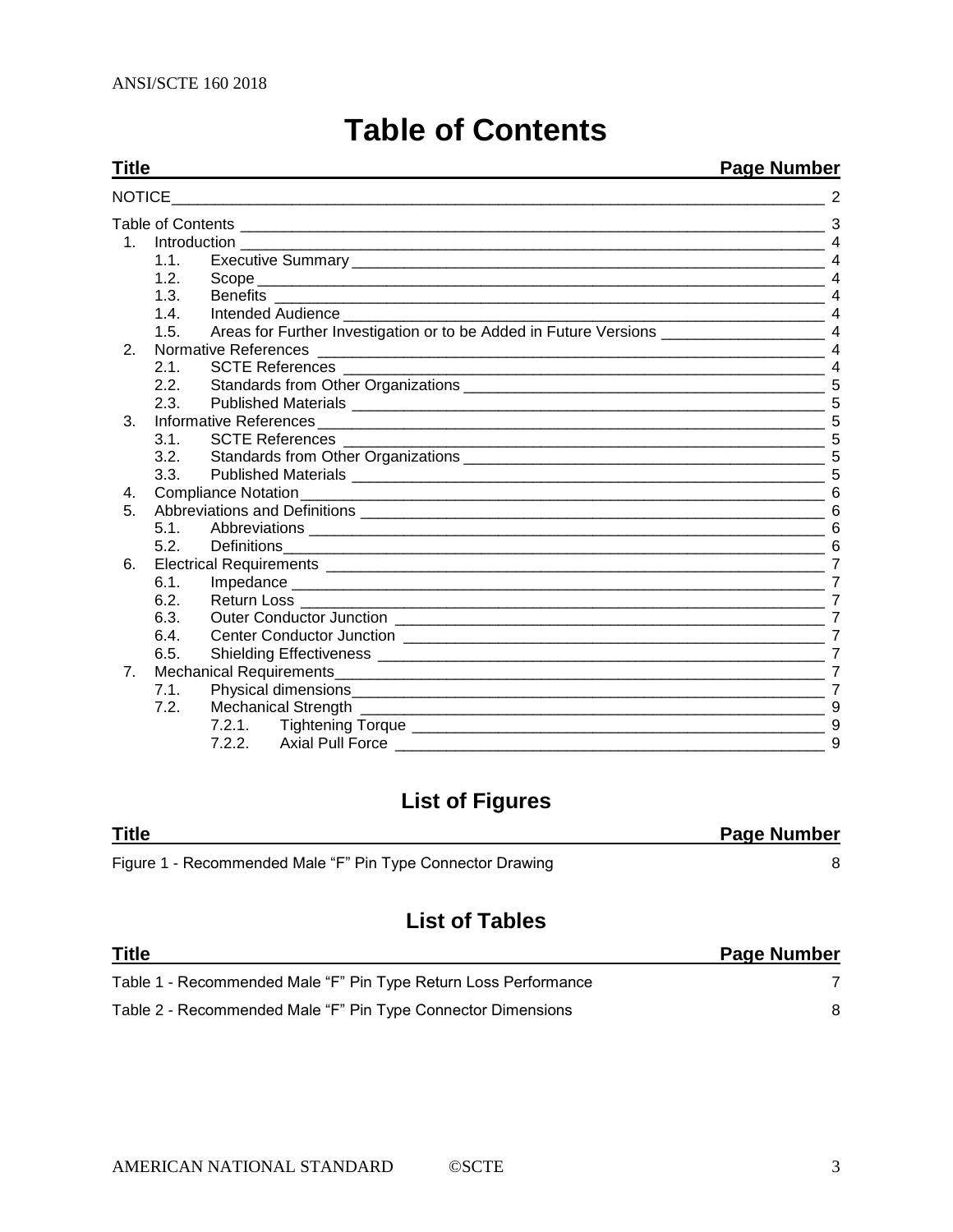#### <span id="page-3-0"></span>**1. Introduction**

#### <span id="page-3-1"></span>**1.1. Executive Summary**

When introducing products into a complex system, such as a cable plant, it is desirable to have those products meet certain basic criteria. This is necessary to ensure the installation of new products do not adversely affect the overall performance of the system. Documents, such as this provide a basic set of dimensional and performance criteria to alleviate the issues of basic form, fit, and function performance of a product prior to its introduction.

#### <span id="page-3-2"></span>**1.2. Scope**

The purpose of this document is to specify requirements for indoor male "F" pin type connectors that are used on ANSI/SCTE 117 2010 and SCTE IPS SP 009 mini coaxial cable in the 75 ohm RF broadband communications industry.

All requirements of this document are measured after installation per manufacturer's instructions of the cable into the connector.

#### <span id="page-3-3"></span>**1.3. Benefits**

This specification is necessary to provide manufacturers and users of this product a basic set of standard dimensional and performance requirements from which to gauge design performance. It's useful for cable and equipment manufacturers to ensure proper mating with varied connector manufactured designs.

This specification provides confidence to end users that designs which meet these minimum criteria will perform properly in their systems.

#### <span id="page-3-4"></span>**1.4. Intended Audience**

This document is intended for manufacturers and end users of this product, and products to which this connector type is intended to be terminated.

#### <span id="page-3-5"></span>**1.5. Areas for Further Investigation or to be Added in Future Versions**

<span id="page-3-6"></span>None at this time.

#### **2. Normative References**

The following documents contain provisions, which, through reference in this text, constitute provisions of this document. At the time of Subcommittee approval, the editions indicated were valid. All documents are subject to revision; and while parties to any agreement based on this document are encouraged to investigate the possibility of applying the most recent editions of the documents listed below, they are reminded that newer editions of those documents might not be compatible with the referenced version.

#### <span id="page-3-7"></span>**2.1. SCTE References**

- ANSI/SCTE 04 2014, Test Method for "F" Connector Return Loss
- ANSI/SCTE 98 2014, Test Method for Withstand Tightening Torque 'F' Male
- ANSI/SCTE 99 2014, Test Method for Axial Pull Connector/Drop Cable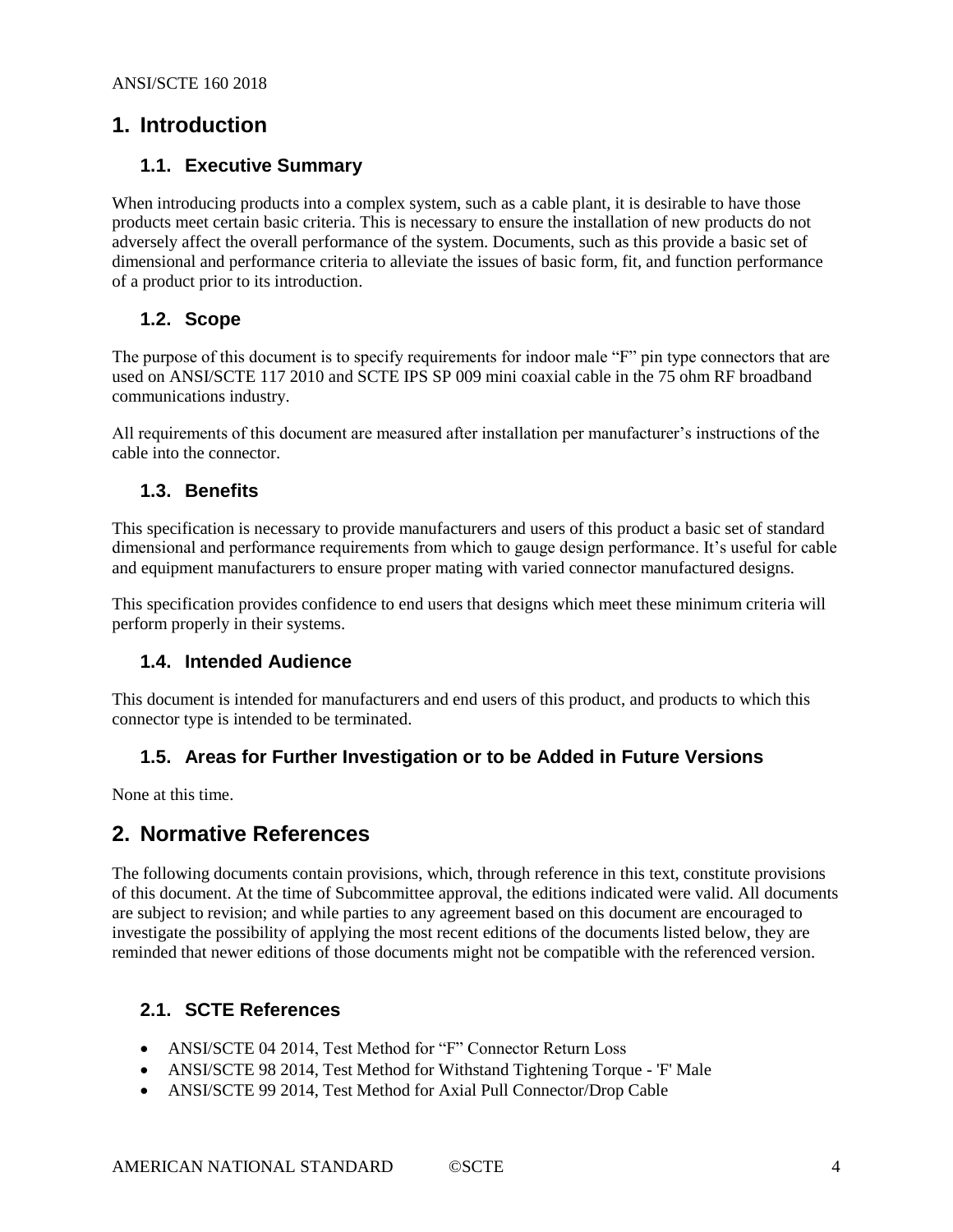- ANSI/ SCTE 103 2018, Test Method for DC Contact Resistance, Drop cable to F-Connectors and F81 Barrels
- ANSI/SCTE 117 2010, Specification for Braided 75 Ohm Mini-series Broadband Coaxial Drop Cable

#### <span id="page-4-0"></span>**2.2. Standards from Other Organizations**

• No normative references are applicable.

#### <span id="page-4-1"></span>**2.3. Published Materials**

• No normative references are applicable.

#### <span id="page-4-2"></span>**3. Informative References**

The following documents might provide valuable information to the reader but are not required when complying with this document.

#### <span id="page-4-3"></span>**3.1. SCTE References**

• IPS SP 009, Specification for Braided 75 Ohm Mini-series Baseband Coaxial Drop Cable

#### <span id="page-4-4"></span>**3.2. Standards from Other Organizations**

• No informative references are applicable.

#### <span id="page-4-5"></span>**3.3. Published Materials**

• No informative references are applicable.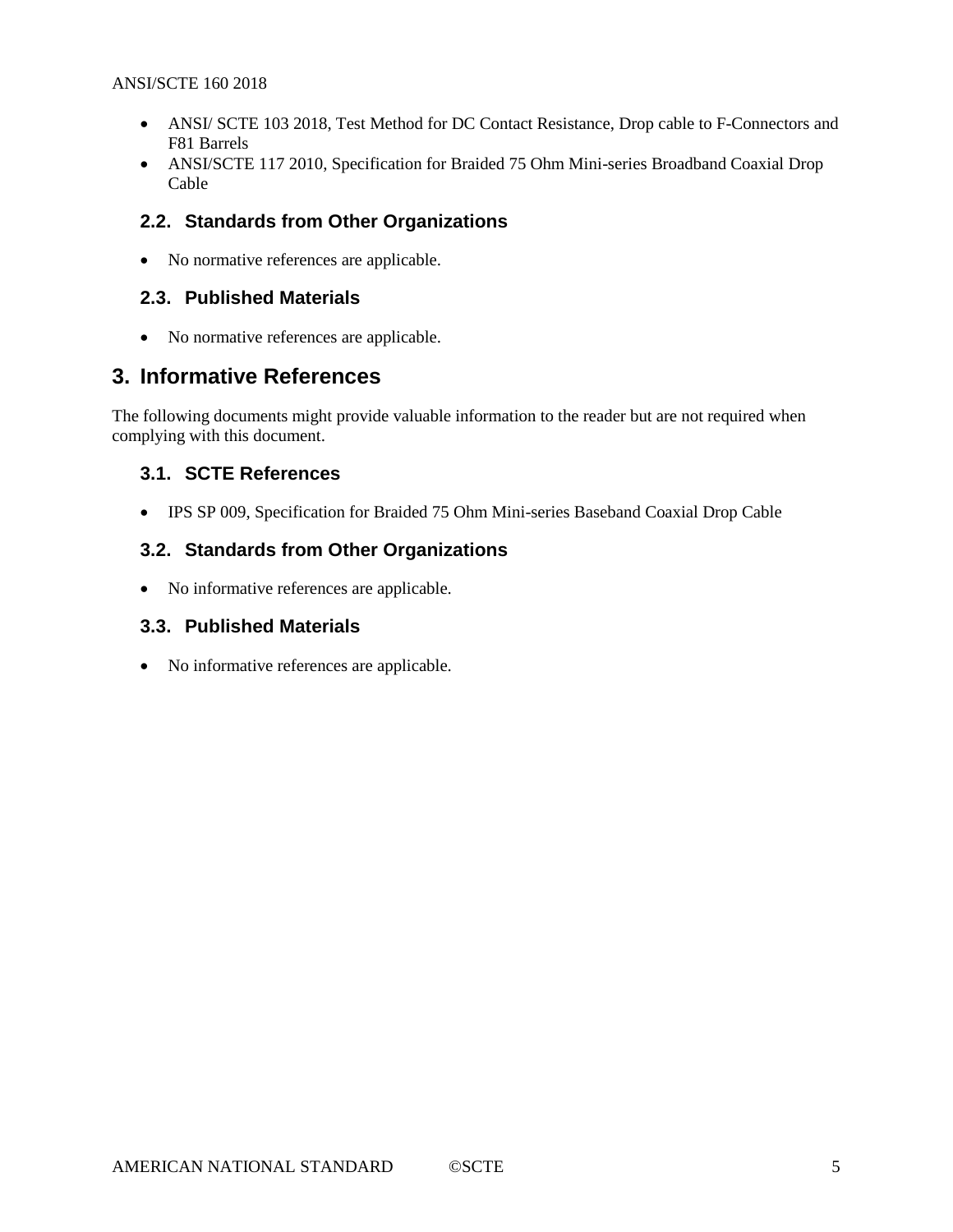## <span id="page-5-0"></span>**4. Compliance Notation**

| shall            | This word or the adjective "required" means that the item is an              |
|------------------|------------------------------------------------------------------------------|
|                  | absolute requirement of this document.                                       |
| shall not        | This phrase means that the item is an absolute prohibition of this           |
|                  | document.                                                                    |
| <i>forbidden</i> | This word means the value specified shall never be used.                     |
|                  | This word or the adjective "recommended" means that there may exist          |
|                  | valid reasons in particular circumstances to ignore this item, but the       |
| should           | full implications should be understood and the case carefully weighted       |
|                  | before choosing a different course.                                          |
|                  | This phrase means that there may exist valid reasons in particular           |
| should not       | circumstances when the listed behavior is acceptable or even useful,         |
|                  | but the full implications should be understood and the case carefully        |
|                  | weighed before implementing any behavior described with this label.          |
|                  | This word or the adjective " <i>optional</i> " means that this item is truly |
|                  | optional. One vendor may choose to include the item because a                |
| may              | particular marketplace requires it or because it enhances the product,       |
|                  | for example; another vendor may omit the same item.                          |
|                  | Use is permissible for legacy purposes only. Deprecated features may         |
| deprecated       | be removed from future versions of this document. Implementations            |
|                  | should avoid use of deprecated features.                                     |

### <span id="page-5-1"></span>**5. Abbreviations and Definitions**

#### <span id="page-5-2"></span>**5.1. Abbreviations**

| <b>ANSI</b>     | American National Standards Institute         |  |
|-----------------|-----------------------------------------------|--|
| dB              | decibel                                       |  |
| $\overline{DC}$ | direct current                                |  |
| <b>IPS</b>      | Interface Practices Subcommittee              |  |
| $Lb-in$         | pound-inch                                    |  |
| <b>MHz</b>      | megahertz                                     |  |
| RF              | radio frequency                               |  |
| <b>SCTE</b>     | Society of Cable Telecommunications Engineers |  |

#### <span id="page-5-3"></span>**5.2. Definitions**

| <b>Center Conductor</b> | The pin conductor inside the male "F" pin type connector that accepts<br>the coaxial cable center conductor and contacts the "F" female socket<br>of the mating connector                     |
|-------------------------|-----------------------------------------------------------------------------------------------------------------------------------------------------------------------------------------------|
| Dielectric              | The material that is used to insulate the center conductor contact from                                                                                                                       |
|                         | the outer housing.                                                                                                                                                                            |
| Reference Plan          | The reference plane on the male "F" pin type connector is the mating<br>surface that seats against the female F port. It is also the plane from<br>where all horizontal dimensions are taken. |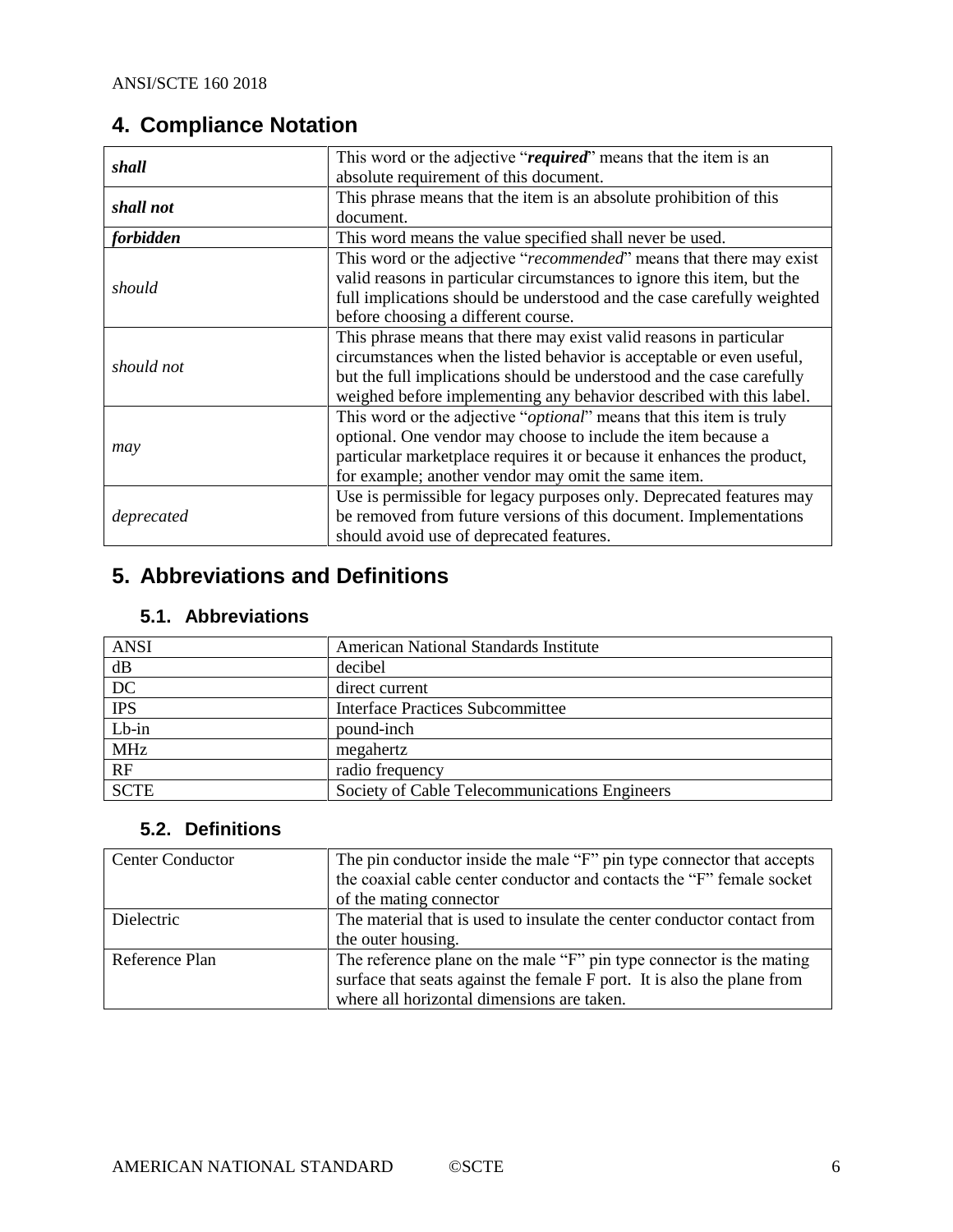#### <span id="page-6-0"></span>**6. Electrical Requirements**

#### <span id="page-6-1"></span>**6.1. Impedance**

<span id="page-6-2"></span>The male "F" pin type connector shall have a nominal impedance of 75 ohms.

#### **6.2. Return Loss**

<span id="page-6-8"></span>The connector return loss shall meet the requirements of Table 1 when mated to a cable section meeting the requirements of ANSI/SCTE 117 2010 Specification for Braided 75 Ohm Mini-Series Broadband Coaxial Drop Cable or IPS-SP-009, Specification for Braided 75 Ohm Mini-Series Baseband Coaxial Drop Cable, whichever is applicable, and tested in accordance with ANSI/SCTE 04 2014.

**Table 1 - Recommended Male "F" Pin Type Return Loss Performance**

| <b>Frequency Range</b> | <b>Minimum</b><br>Performance<br>Requirement |
|------------------------|----------------------------------------------|
| 5 MHz to 1002 MHz      | (dB)<br>26                                   |
| 1002 MHz to 1218 MHz   | 26                                           |
| 1218 MHz to 1794 MHz   |                                              |

#### <span id="page-6-3"></span>**6.3. Outer Conductor Junction**

The outer conductor junction of the female F port to male "F" pin type connector shall have a DC contact resistance less than 10 milliohms when tightened to manufacturers specification and tested to ANSI/SCTE 103 2018.

#### <span id="page-6-4"></span>**6.4. Center Conductor Junction**

<span id="page-6-5"></span>The center conductor junction of the female F port to the center conductor of the cable shall have a DC contact resistance less than 10 milliohms when tested in accordance to ANSI/SCTE 103 2018.

#### **6.5. Shielding Effectiveness**

The shielding effectiveness for male "F" pin type connectors, when attached to cables manufactured to SCTE approved standards, shall meet shielding performance levels of an unspliced section of the same cable when both are tested with the same method.

#### <span id="page-6-7"></span><span id="page-6-6"></span>**7. Mechanical Requirements**

#### **7.1. Physical dimensions**

The recommended physical dimensions for the male "F" pin type connector shall be as specified in [Figure](#page-7-0)  [1,](#page-7-0) [Table 2,](#page-7-1) and per the notes below.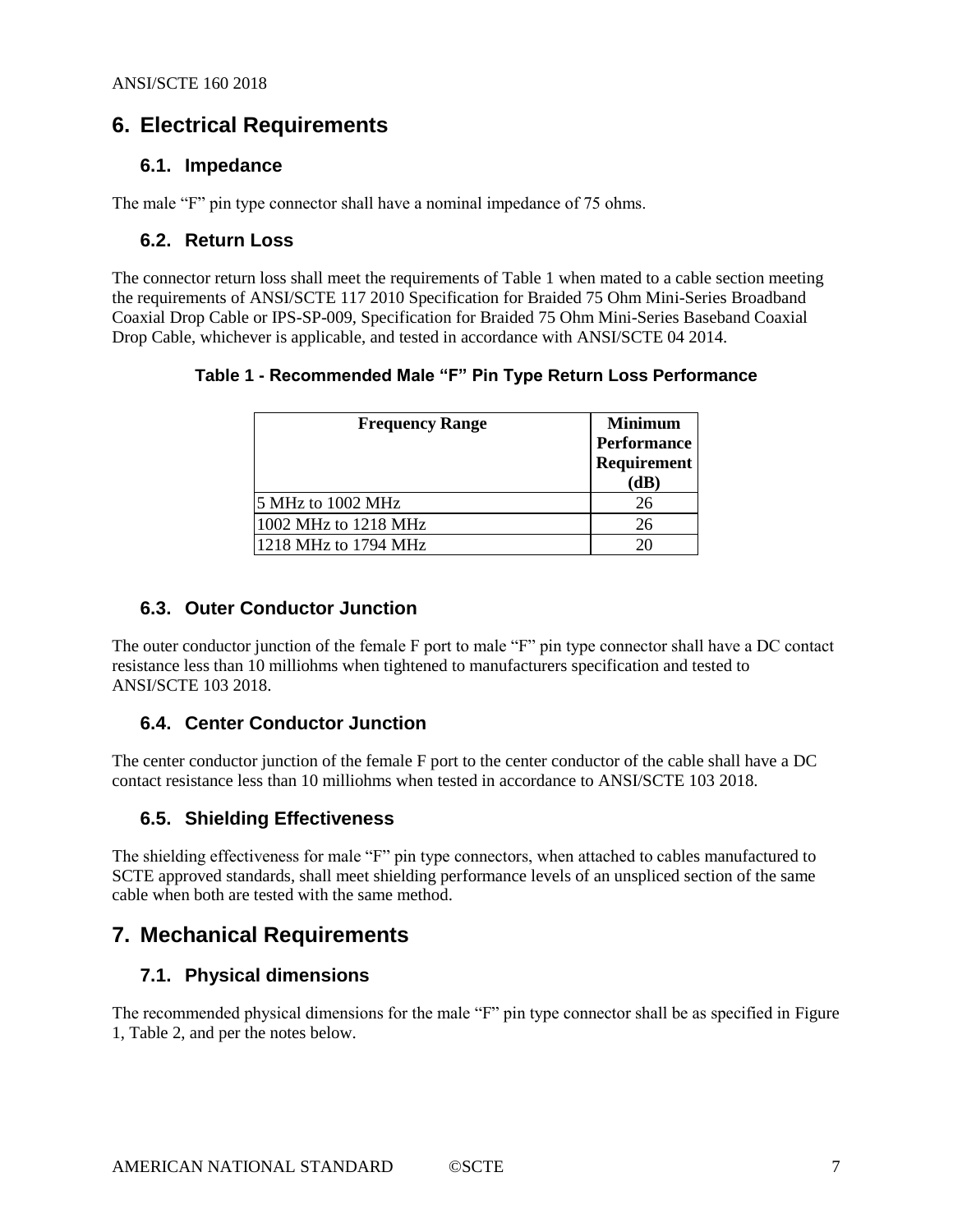

**Figure 1 - Recommended Male "F" Pin Type Connector Drawing**

<span id="page-7-1"></span><span id="page-7-0"></span>

| <b>DESCRIPTION</b>                  | <b>DIM</b>  | mm         |            | inches     |            | <b>NOTES</b>   |
|-------------------------------------|-------------|------------|------------|------------|------------|----------------|
|                                     |             | <b>MIN</b> | <b>MAX</b> | <b>MIN</b> | <b>MAX</b> |                |
| <b>PIN DIAMETER</b>                 | A           | 0.76       | 1.07       | 0.030      | 0.042      |                |
| ISEALING SLEEVE DIAMETER            | B           | 10.41      | 11.05      | 0.410      | 0.435      |                |
| <b>INUT THREADED LENGTH</b>         |             | 3.18       |            | 0.125      |            | $\overline{2}$ |
| MANDREL FACE DEPTH TO NUT           | D           | 4.29       | 6.10       | 0.169      | 0.240      |                |
| <b>LEADING EDGE</b>                 |             |            |            |            |            |                |
| <b>ICENTER CONDUCTOR TO MANDREL</b> | E           | 6.35       | 9.53       | 0.250      | 0.375      |                |
| <b>FACE LENGTH</b>                  |             |            |            |            |            |                |
| MANDREL FACE OUTER DIAMETER         | $\mathbf F$ | 7.11       |            | 0.280      |            | $\overline{5}$ |
| INUT TO SEALING SLEEVE INTERFACE    | G           | 1.78       | 4.45       | 0.070      | 0.175      |                |
| <b>LENGTH</b>                       |             |            |            |            |            |                |
| MAXIMUM ENVELOPE DIMENSION          | H           |            | 16.61      |            | 0.654      |                |
| <b>CHAMFER BREAK</b>                |             | 0.25       | 0.76       | 0.010      | 0.030      | 6              |
| <b>MANDREL FACE INNER DIAMETER</b>  | K           |            | 5.84       |            | 0.230      |                |
| <b>NUT HEX LENGTH</b>               |             | 4.75       |            | 0.187      |            |                |

|  |  | Table 2 - Recommended Male "F" Pin Type Connector Dimensions |  |  |  |  |
|--|--|--------------------------------------------------------------|--|--|--|--|
|--|--|--------------------------------------------------------------|--|--|--|--|

Notes

- 1. Dielectric must not protrude beyond ref. Plane
- 2. Minimum 4 full threads
- 3. Reference plane after installation on standard port, tightened to 30 lb-in and removed
- 4. Minimum 1 thread lead in
- 5. Minimum diameter of reference plane
- 6. Radius optional
- 7. Drawing not to scale
- 8. Interpret drawing in accordance with ASmEY 14.5m-2009